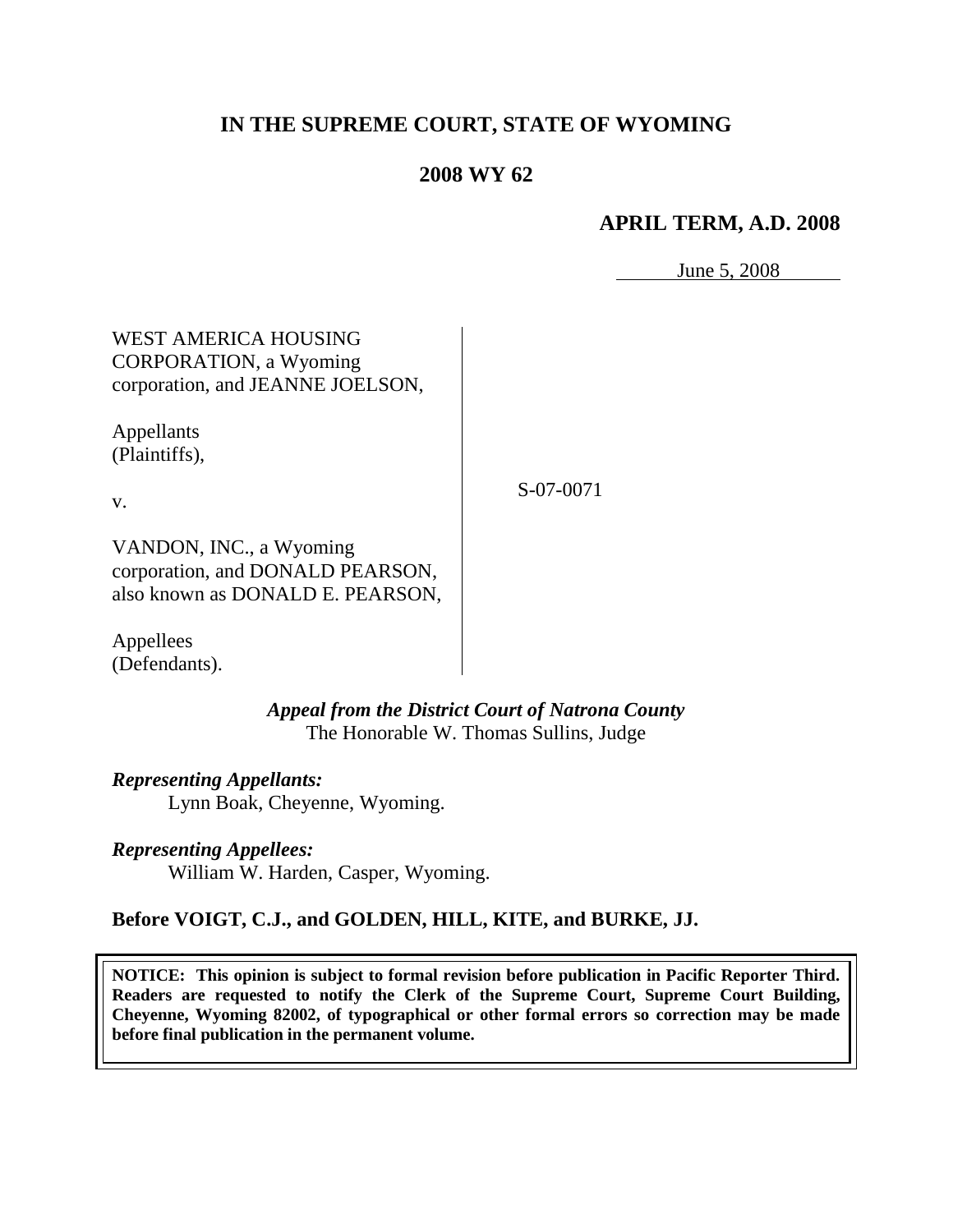### **KITE, Justice.**

[¶1] West America Housing Corporation and its president Jeanne Joelson (hereinafter referred to as "West America" unless identification of a specific party is necessary) filed suit after Vandon, Inc. declared two contracts for deed it had executed with West America to be forfeited. After a bench trial, the district court entered judgment in favor of Vandon and its president Donald Pearson (hereinafter referred to as "Vandon" unless identification of a specific party is necessary). West America appealed, claiming that the trial was procedurally unfair.

[¶2] We affirm.

### **ISSUES**

[¶3] West America presents the following issues on appeal:

- I. Whether the attempt at impeachment pursuant to Wyoming Rules of Evidence, Rule 609, fatally prejudiced the Plaintiff Jeanne Joelson[.]
- II. Whether the testimony of Donald Pearson was probative of any material facts or issues in the case and whether the trial court erred in receiving any documentary evidence based on his testimony.

Vandon restates the issues as:

- I. Whether the district court's findings of fact and conclusions of law were clearly erroneous when it found against appellants and for appellees.
- II. Whether the record reflects any prejudice whatsoever against appellant[s] warranting a rehearing of the matter[.]
- III. Whether or not appellant[s"] appeal is frivolous and sanctions should issue[.]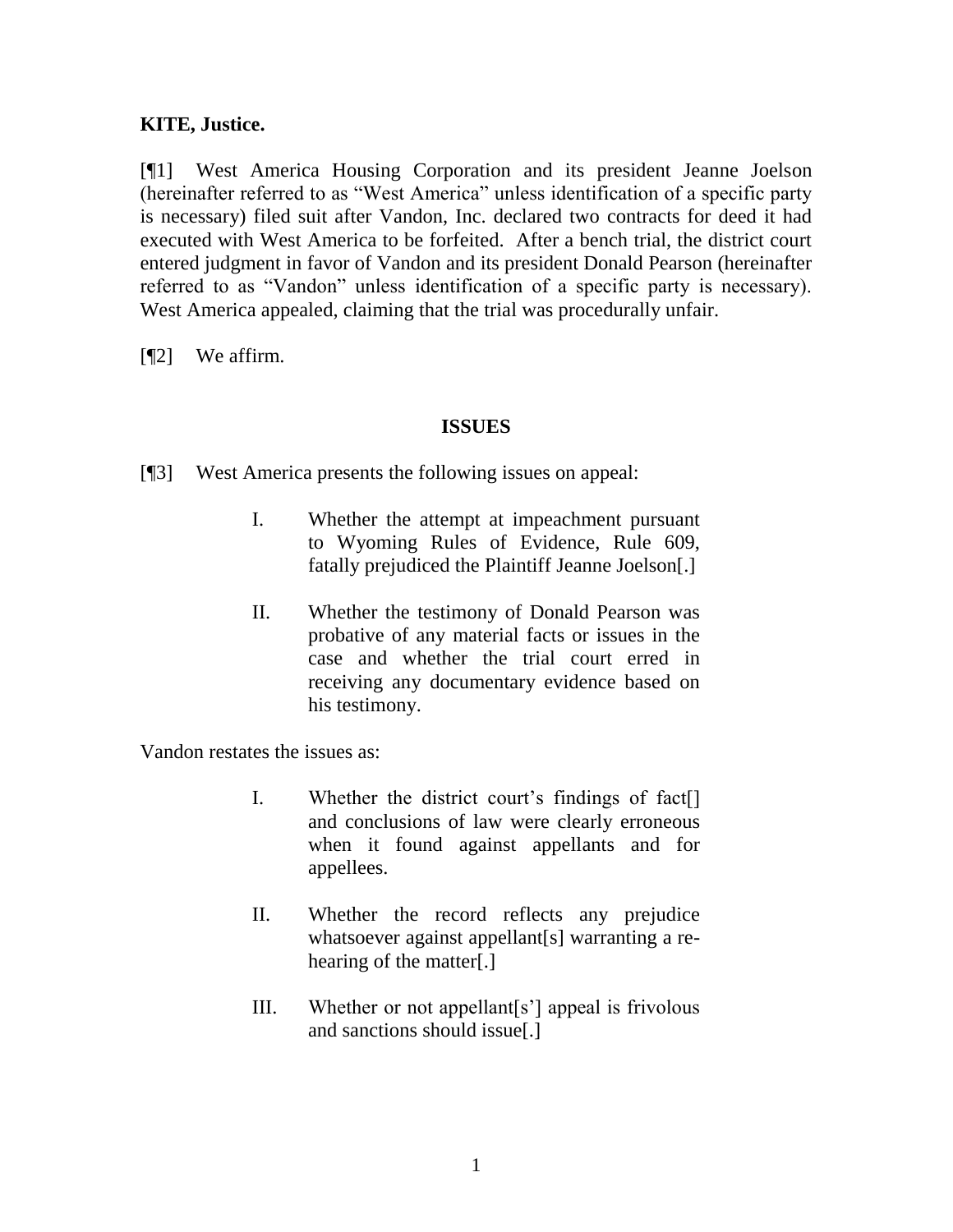#### **FACTS**

[¶4] On January 18, 2001, Vandon, as seller, and West America, as buyer, entered into a contract for deed on property in Converse County, Wyoming. West America provided a small down payment and agreed to pay Vandon \$298.01 per month in principal and interest, plus a "property tax installment" of \$55.00 per month. West America also agreed to "maintain sufficient Hazard Insurance to cover the Seller's interest in the property with a loss payable clause in the Seller's name." The contract stated that, in the event of a default, Vandon would give notice and West America would have 30 days to cure. If West America failed to cure the default, the contract could be declared to be forfeited and Vandon could take immediate possession of the property. In the event of forfeiture, West America"s principal and interest payments would "be considered as rent paid for the use of the said property."

[¶5] On March 9, 2002, Vandon and West America entered into a similar contract for deed on property located in Natrona County, Wyoming. That contract called for monthly principal and interest payments of \$758.20 "plus an amount of One Hundred, Five dollars per month to cover the existing cost of ha[z]ard insurance and the property taxes as they are levied by th[e] Natrona County Assessors Office." The contract also recognized that the costs of insurance and taxes could fluctuate on a periodic basis.

[¶6] Paragraph 3a of the Natrona County contract pertained to hazard insurance and taxes and was more detailed than the Converse County contract:

> (3a) The Buyer agrees to maintain sufficient hazard insurance to cover the Seller<sup>[']</sup>s interest with a loss payable clause in the Seller["]s name. After the current hazard insurance becomes due and payable, the Seller will pay the additional costs of insurance out of the funds which will begin to accumulate with the first payment on the outstanding indebtedness, and the Seller will also pay the property taxes as they become due from the above mentioned amount of ONE HUNDRED and FIVE DOLLARS (\$105.00) per month to be added to the amount of the Principal and Interest Payment.

The default provisions were similar to those contained in the Converse County contract. Both contracts also stated that Vandon"s acceptance of payments from West America different from the contract terms would "in no way alter the terms of the contract as to the forfeiture herein mentioned."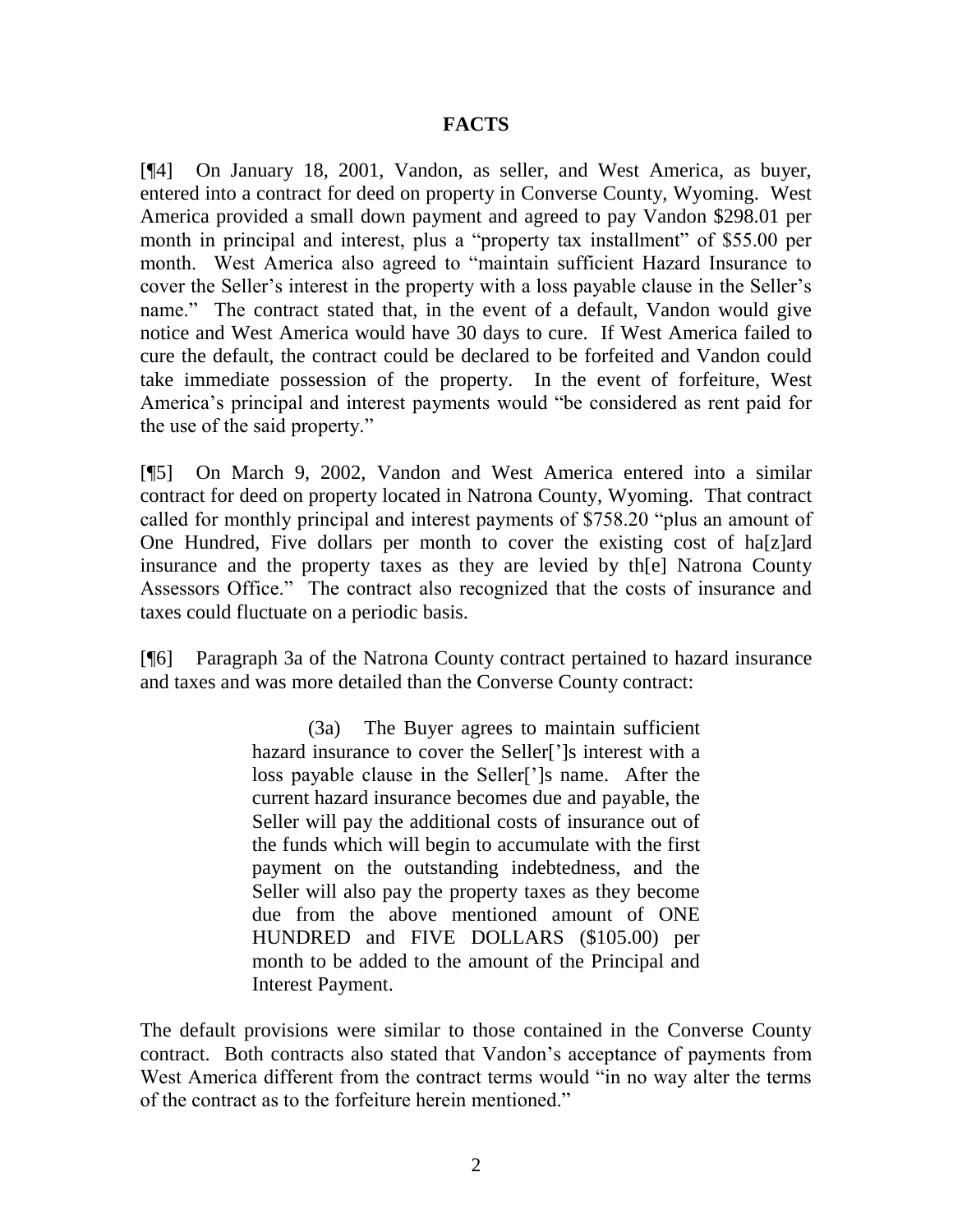[¶7] On June 15, 2005, Vandon"s attorney sent notices to West America stating that the Converse County and Natrona County contracts were in default. The notice pertaining to the Converse County contract identified the specific instances of default as:

- 1. [T]he additional amount of \$55.00 per month to cover the existing cost of property tax has not been timely made, and there is currently due and owing \$1,323.07. (See Contract Re-Cap).
- 2. Failure to maintain hazard insurance on said property pursuant to paragraph (3a).

The "Contract Re-cap" stated:

- I. Taxes: Required payments for taxes is \$55.00 per month, times 12 months, or a total of \$660.00 per year. Buyer is credited for payment of \$271.93 in 2003, leaving an unpaid balance for taxes in the amount of \$388.07. No payments were made for taxes pursuant to the contract in 2004 or 2005 for a total of \$935.00.
- II. Pursuant to paragraph (3a) of the contract, Buyer is to maintain hazard insurance with Seller named on the loss payable clause, and this was not done for any years.

Vandon demanded payment and an insurance binder showing it as a named insured in the loss payable clause on or before July 15, 2005.

[¶8] The default notice on the Natrona County property stated that West America had failed to pay the \$105 per month amount to cover insurance and property taxes and "there is currently due and owing \$3,146.74." The "Contract Re-Cap" stated that Vandon had calculated the amount due by multiplying the \$105.00 monthly tax payment by the term of the contract through the end of May 2005, and giving West America credit for taxes paid directly to the county treasurer. Vandon again demanded payment on or before July 15, 2005.

[¶9] On July 12, 2005, counsel for West America replied to the notices of default and tendered a check in the amount of \$724.81 for payment of the taxes on the Natrona County property and a check in the amount of \$559.79 for payment of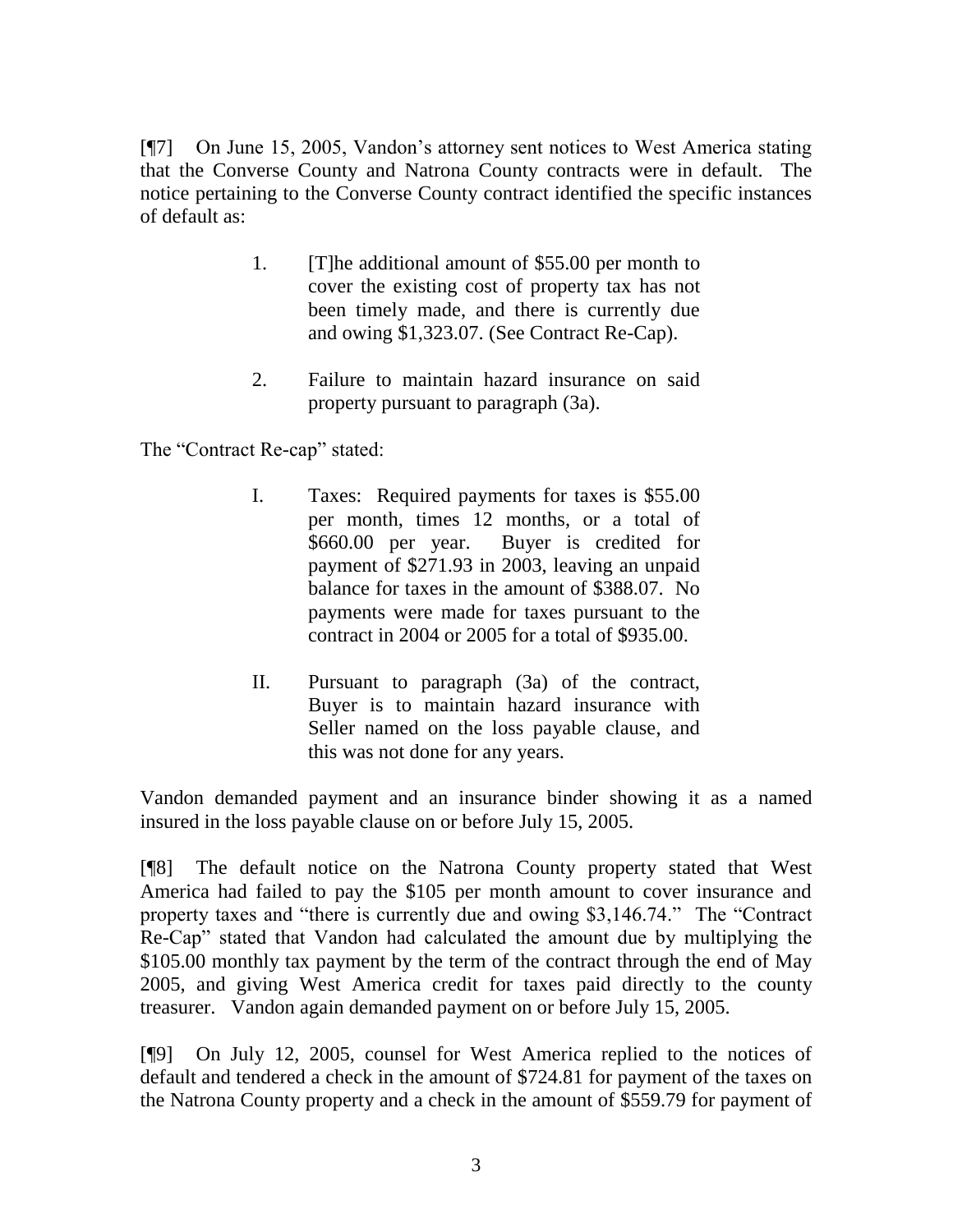the taxes on the Converse County property. The letter accompanying the checks also indicated that "a copy of the proof of insurance and proof of taxes on both properties" was enclosed. Vandon rejected the tendered payments as cure for the defaults on the two contracts and demanded that West America vacate the properties.

[¶10] On September 8, 2005, the Natrona County Circuit Court signed a writ of restitution restoring possession of the Natrona County property to Vandon. On September 12, 2005, West America filed a "Complaint for Declaratory Judgment, Injunction, Breach of Contract, Unjust Enrichment, Trespass and Intentional Infliction of Emotional Distress." Vandon apparently counterclaimed to have title to the properties quieted to it.

[¶11] The district court conducted a bench trial on February 5 and 6, 2007. At the conclusion of the trial, the court entered oral findings of fact and conclusions of law in favor of Vandon. After a written order was filed, West America appealed.

### **DISCUSSION**

### *1. Impeachment Evidence*

[¶12] West America does not challenge the district court"s findings of fact. Instead, in its first issue, it claims it was prejudiced when the district court heard evidence about felony charges against Ms. Joelson in Arizona. The district court's decisions on the admissibility of evidence, including rulings regarding the admissibility of convictions to impeach a witness"s credibility, are reviewed for abuse of discretion. *See generally*, *Miller v. State,* 2003 WY 55, ¶¶ 10, 12-16, 67 P.3d 1191, 1194-96 (Wyo. 2003).

> "Judicial discretion is a composite of many things, among which are conclusions drawn from objective criteria." "In determining whether there has been an abuse of discretion, the ultimate issue is whether the court could reasonably have concluded as it did." In the context of alleged abuse of discretion, the assessment of the circumstances in the case is tantamount to an evaluation of whether the evidence is sufficient to support the decision of the district court. In review of the evidence, we accept the successful party"s submissions, granting them every favorable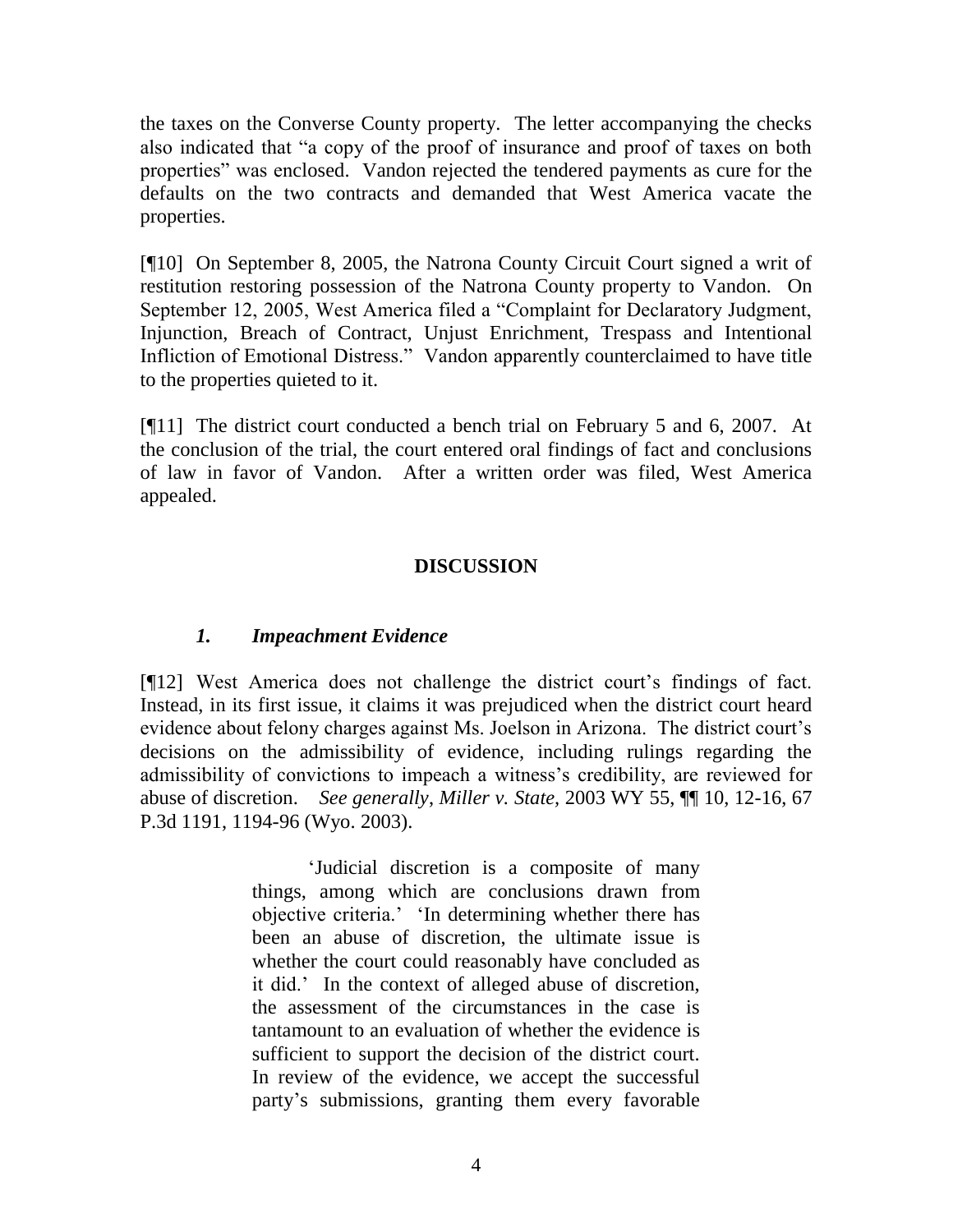inference fairly to be drawn and leaving out of consideration conflicting evidence presented by the unsuccessful party.

*Morris v. Morris,* 2007 WY 174, ¶ 5, 170 P.3d 86, 88-89 (Wyo. 2007), quoting *CJ v. SA*, 2006 WY 49, ¶ 5, 132 P.3d 196, 199 (Wyo. 2006) (other citations omitted).

[¶13] The statement challenged by West America was made by Vandon's attorney during a colloquy with the district court. We quote the statement (identified in bold type) in context, as follows:

> (Proceedings previously transcribed in transcript entitled "Transcript of Excerpt of Trial Proceedings," page 2, line 14 through [] page 4, line 3.)

> > THE COURT: Mr. Harden, your response.

MR. HARDEN: **Your Honor, there are four felony charges against Ms. Joelson in Arizona that were filed about July 15th, 2005. Ms. Joelson has entered a guilty plea to those charges. There has not been a sentencing. The sentencing is scheduled – it's been scheduled and rescheduled. The reason for that is because she was extradited to Wyoming on three felony charges.**

MR. EDMONDS: Same objection even as to that, Your Honor.

. . . .

THE COURT: Let me interrupt. It seems like there are two things. One is the topic on which this was raised was sort of a discussion of place of residence as I recall, and then you were referencing some proceedings in the Arizona criminal cases. My thought would be that you could pursue that line of questioning without getting into what the charges were or whether they"re being offered for impeachment purposes if you just make reference to that.

Second, under Rule 609, if I agree with you, you"re limited to ask the three or four questions, that is, have you been convicted of a felony, what is the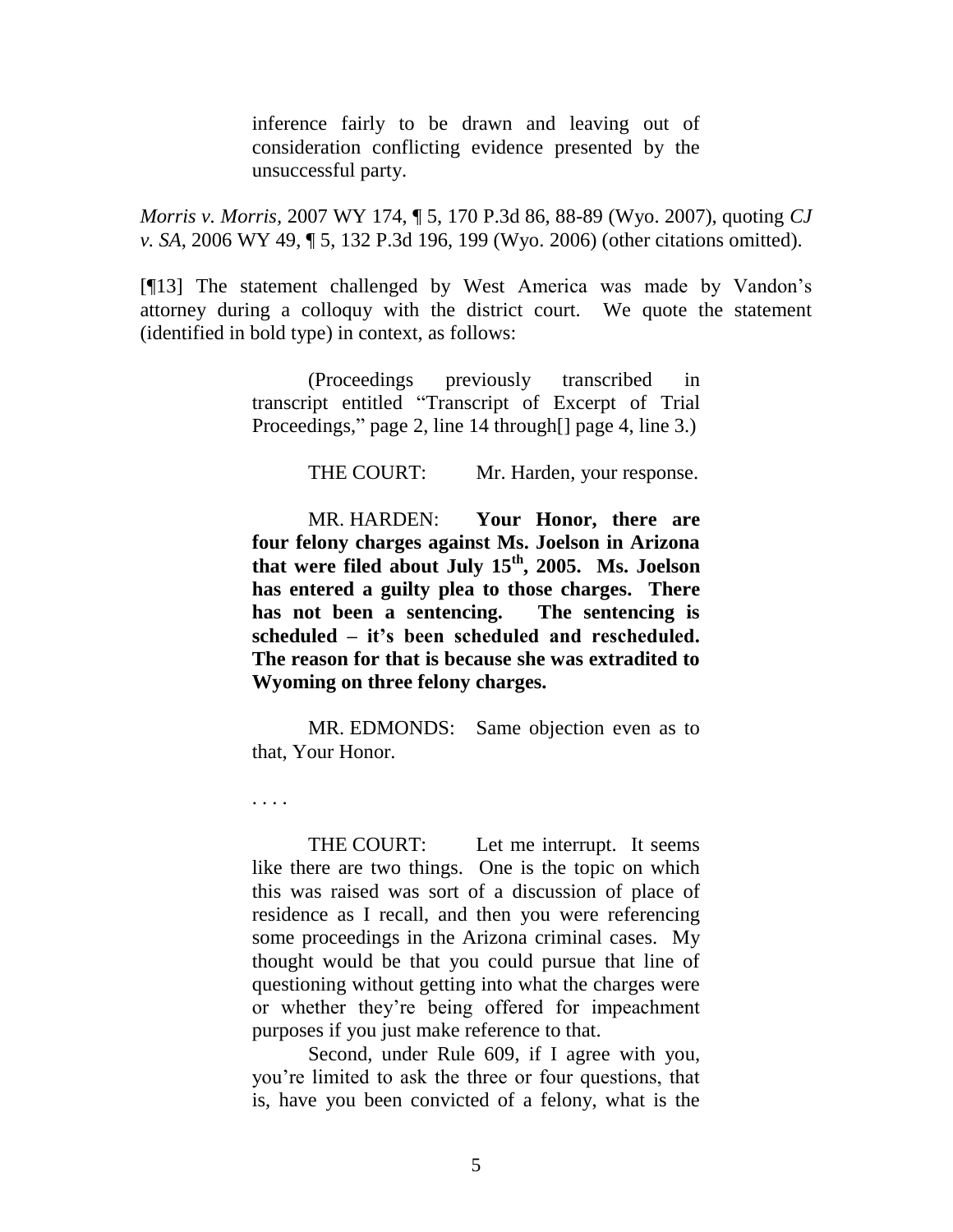felony or felony offenses, where was it at, and what was the disposition of the case. And so I think for impeachment purposes, the inquiry is limited to those topics.

So I guess what I"d say is we"ll go on to the next question, and if you"re really looking back at further things that happened in the criminal case proceedings, let's stay away from referencing what the charges were and maybe make any inquiry that way. And then if you"re going to impeachment, go ahead with the direct questions if you would.

(Proceedings previously transcribed in transcript entitled "Transcript of Excerpt of Trial Proceedings," page 4, line 6 through page 6, line 1).

(emphasis added).

[¶14] The excerpts referred to in the quote are not included in the record on appeal; consequently, we do not have the full context of the discussion. It appears, however, that the district court essentially upheld West America's objection, although it apparently would have allowed Vandon to ask direct questions about the convictions, subject to further review by the court. West America does not direct us to any further testimony at the trial specifically referencing Ms. Joelson"s criminal convictions.

[¶15] Nevertheless, West America claims that the statement by Vandon"s attorney "fatally prejudiced" its case. We do not agree. After a bench trial, we presume the judge disregarded any inadmissible evidence in making a decision. *Donnelly v. Donnelly,* 2004 WY 72, ¶ 13, 92 P.3d 298, 302 (Wyo. 2004). Even if the evidence of Ms. Joelson"s criminal history was inadmissible, a question we do not need to decide, there is nothing in the judge"s decision indicating that he took Ms. Joelson"s criminal history into account in rendering his decision. Consequently, we reject West America"s claim that its case was fatally prejudiced when Vandon's attorney briefly referenced Ms. Joelson's criminal history.

### *2. Mr. Pearson's Testimony*

[¶16] In its second issue, West America claims that Mr. Pearson"s testimony was not probative of any material facts or issues in the case and the trial court erred in receiving documentary evidence based on his testimony. In support of its claim, West America points to parts of the transcript indicating that Mr. Pearson was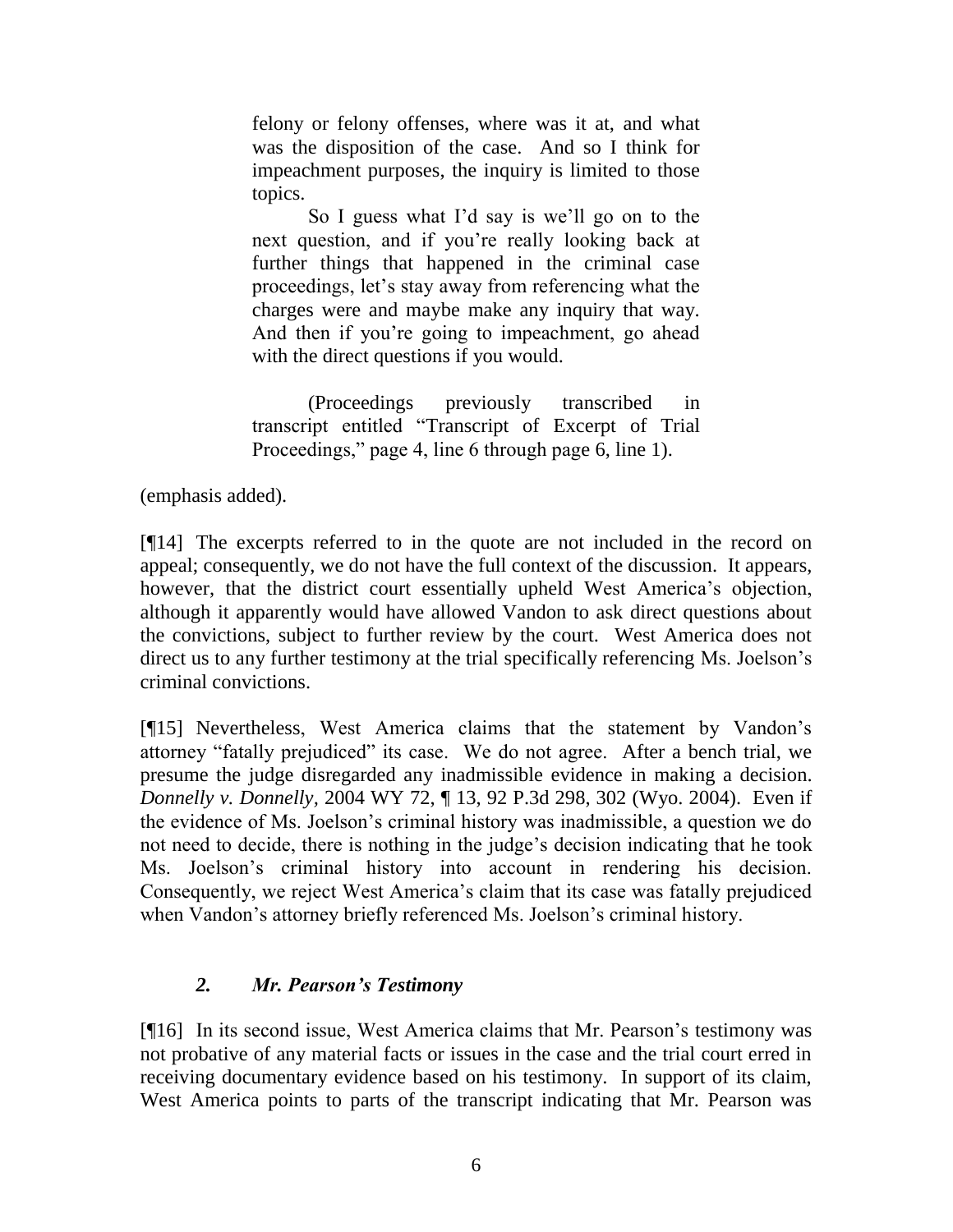confused during some of his direct examination. Although West America's argument is not completely clear, it apparently claims that Mr. Pearson was not competent to testify.

[¶17] The general rule is that a person is competent to testify "if he has a sufficient understanding to receive, remember, and narrate impressions and is sensible to the obligations of the oath." *Larsen v. State,* 686 P.2d 583, 585 (Wyo. 1984). Failure to object to the competence of a witness at the time of the trial limits our review to plain error. *See, e.g.*, *id.* at 584. In order to establish plain error, the appellant must satisfy a three-part test:

> $\cdots$  \* \*  $*$  First, the record must be clear as to the incident which is alleged as error. Second, the party claiming that the error amounted to plain error must demonstrate that a clear and unequivocal rule of law was violated. Finally, that party must prove that a substantial right has been denied him and as a result he has been materially prejudiced. \* \* \* \*""

*Id.* (citations omitted).

[¶18] We recently considered another case involving Mr. Pearson, Ms. Joelson and West America. *West America Housing Corp. v. Pearson,* 2007 WY 184, 171 P.3d 539 (Wyo. 2007). We noted that Mr. Pearson's testimony in that case was somewhat unclear:

> At trial Pearson testified in his own behalf. Pearson was 84 years of age at that time (November 6, 2006), and his testimony was not always as coherent as might be desired.

*Id.,*  $\sqrt{q}$  4, 171 P.3d at 540. Nevertheless, we recognized that Mr. Pearson related some relevant evidence during his testimony. *Id.* 

[¶19] The same conditions existed in this case. Mr. Pearson did seem to be confused during some of his testimony. However, he was able to relate relevant information regarding this case and West America did not raise an objection regarding Mr. Pearson"s competence during the trial. On appeal, it does not offer any cogent argument or pertinent authority to establish it was plain error for the trial court to allow Mr. Pearson to testify.

[¶20] Moreover, we have examined the record and discovered that Mr. Pearson did not provide the foundation for any of Vandon"s exhibits. The parties